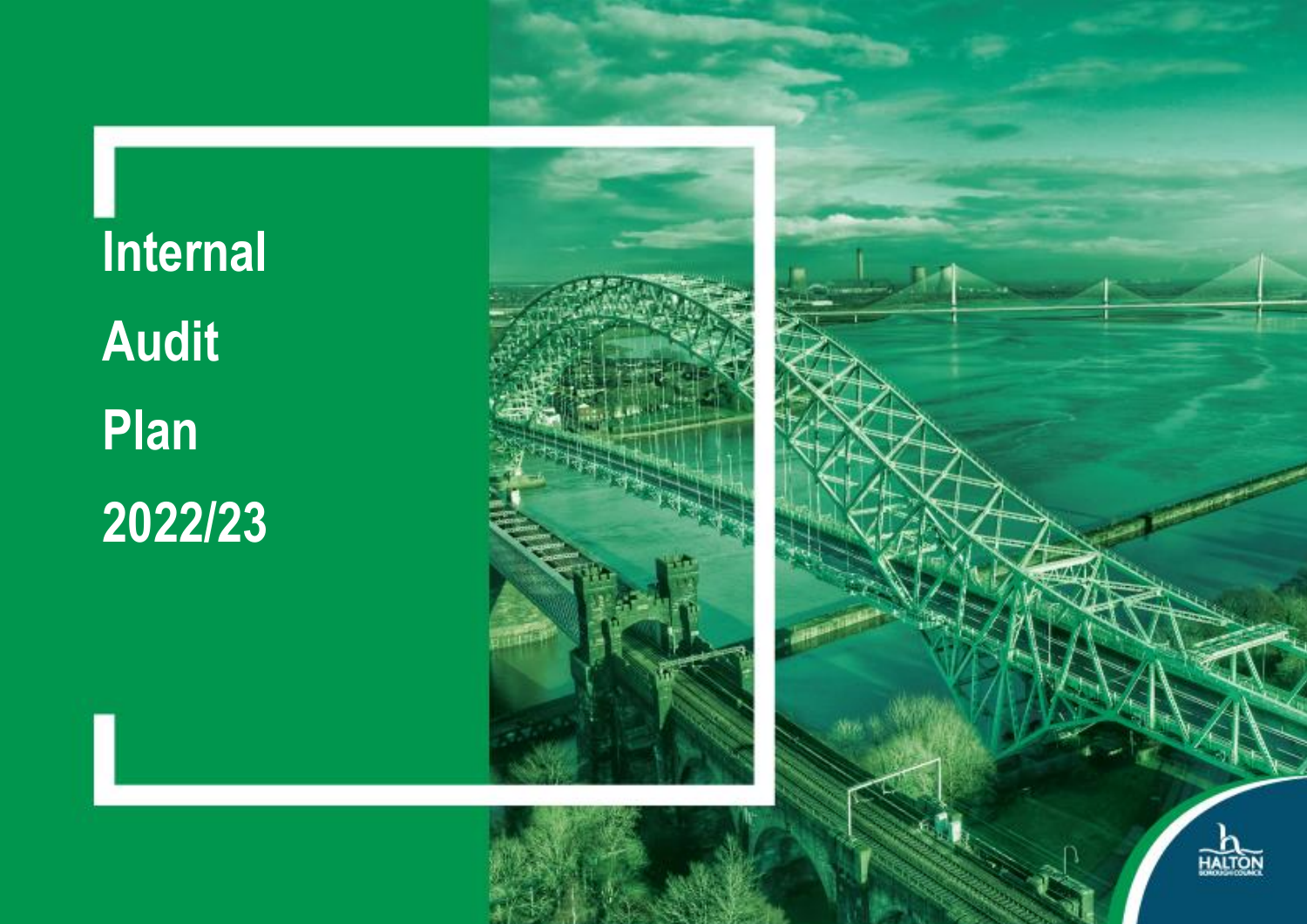# 1 INTRODUCTION

- 1.1 This document summarises the results of Internal Audit's planning work. It sets out details of the:
	- Responsibilities and scope of internal audit
	- Resourcing and delivery of the Council's internal audit service
	- Arrangements for reporting internal audit work
	- Proposed programme of work for 2022/23 (the audit plan)
- 1.2 The audit plan for 2022/23 has been prepared in accordance with the requirements of the Public Sector Internal Audit Standards (PSIAS). The PSIAS represent mandatory best practice for all internal audit service providers in the public sector.
- 1.3 The Council has adopted the PSIAS definition of internal auditing:

*'Internal auditing is an independent, objective assurance and consulting activity designed to add value and improve an organisation's operations. It helps an organisation accomplish its objectives by bringing a systematic, disciplined approach to evaluate and improve the effectiveness of risk management, control and governance processes'.*

- 1.4 In accordance with PSIAS, the mission of internal audit is to 'enhance and protect organisational value by providing risk-based and objective assurance, advice and insight'.
- 1.5 The work of internal audit is a key element in delivering the Council's strategic priority of corporate effectiveness and business efficiency, but also supports the Council in achieving all the aims and objectives set out in the Corporate Plan. The plan has therefore been designed to reflect the changing risk landscape of the Council, including those risks arising from the COVID-19 pandemic.
- 1.6 The PSIAS require that the internal audit service is delivered and developed in accordance with the internal audit charter. The Council has formally agreed that the provisions relating to internal audit set out in section 6.2 of Finance Standing Orders constitute the Council's internal audit charter.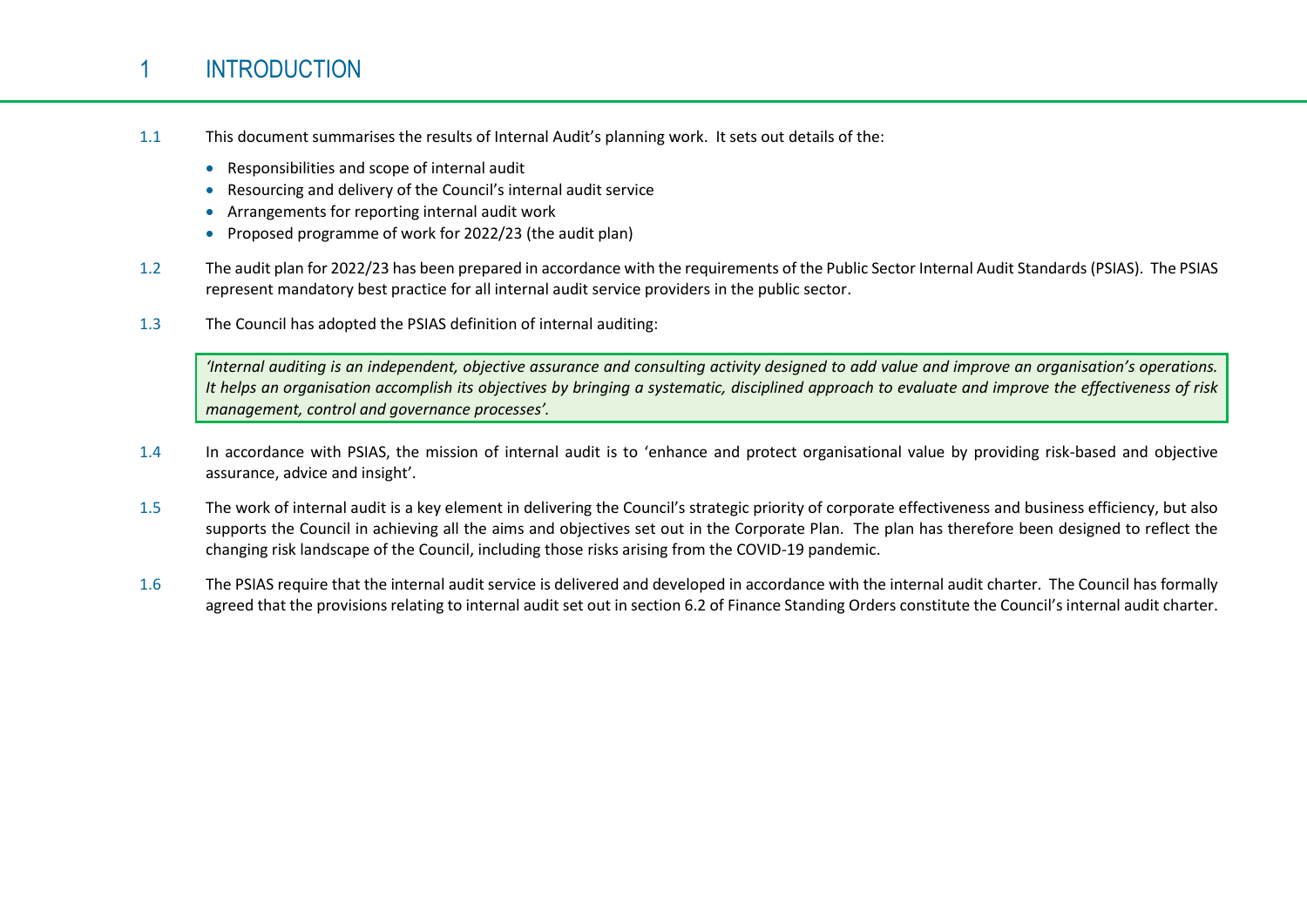# 2 INTERNAL AUDIT – RESPONSIBILITIES & SCOPE

### 2.1 Responsibilities of internal audit

The internal audit function is responsible for:

- Reviewing and developing the Council's governance processes. Specifically, this includes:
	- Promoting appropriate ethics and values within the Council
	- Supporting effective organisational performance management and accountability
	- Communicating risk and control information to appropriate areas of the organisation
	- Coordinating the activities of, and communicating information among, the Audit and Governance Board, external audit, internal audit and management
- Evaluating the effectiveness of the Council's risk management processes and contributing to their improvement
- Assisting in the maintenance and development of an effective control environment by providing robust independent assurance over its operation.

### 2.2 Responsibilities of management

The establishment and maintenance of adequate control systems is the responsibility of management. Recommendations made by internal audit can reduce risk and improve systems of control. However, the implementation of audit recommendations cannot eliminate risk entirely.

### 2.3 Responsibilities of the Audit and Governance Board

In regard to internal audit, the Audit and Governance Board is responsible for:

- Approving, but not directing, internal audit's strategy and plan
- Monitoring the performance of internal audit
- Reviewing summary internal audit reports and the main issues arising, and seeking assurance that action has been taken where necessary
- Receiving and considering the Head of Internal Audit's annual report.

### 2.4 Responsibilities for fraud prevention and detection

The primary responsibility for the prevention and detection of fraud rests with management. Management's responsibilities include creating an environment where fraud is not tolerated, identifying fraud risks, and taking appropriate actions to ensure that controls are in place to prevent and detect fraud.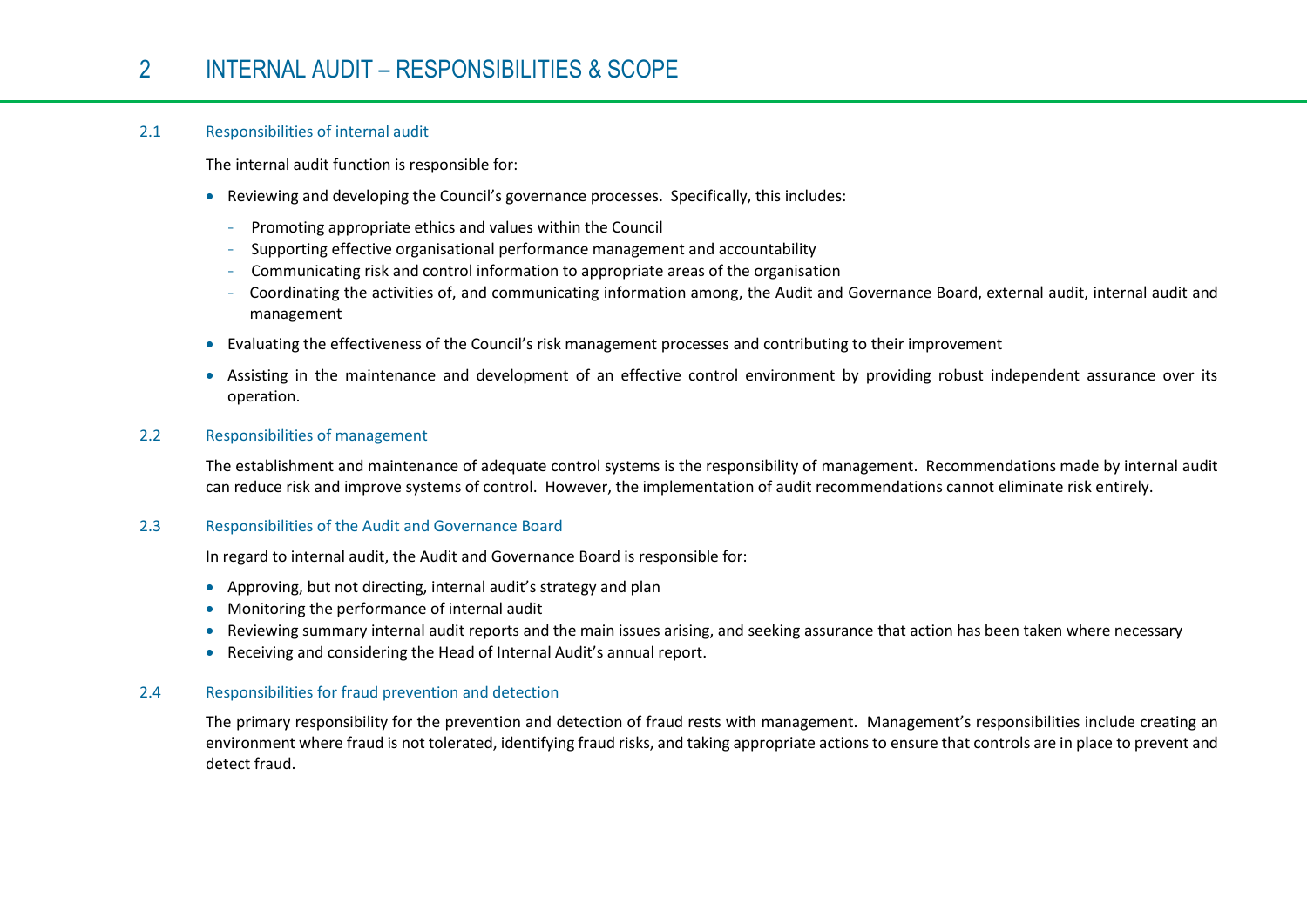# 2 INTERNAL AUDIT – RESPONSIBILITIES & SCOPE (Continued)

It is not the role or responsibility of internal audit to detect fraud. However, internal audit will evaluate the potential for the occurrence of fraud in each assignment and review how the Council manages the risk of fraud.

The Council operates a dedicated Investigations Team that works alongside internal audit. The team is responsible for all fraud-related work and HR investigatory work. As such, this work does not form part of the audit plan and the results of this work are reported separately to the Audit and Governance Board.

### 2.5 Scope of internal audit activities

The scope of internal audit work includes:

- The entire control environment of the Council, comprising financial and non-financial systems.
- Reviewing controls that protect the interests of the Council in its dealings with partnerships in which the Council has an involvement.

Internal audit may also provide assurance services to parties outside the Council with the prior agreement of the Audit and Governance Board.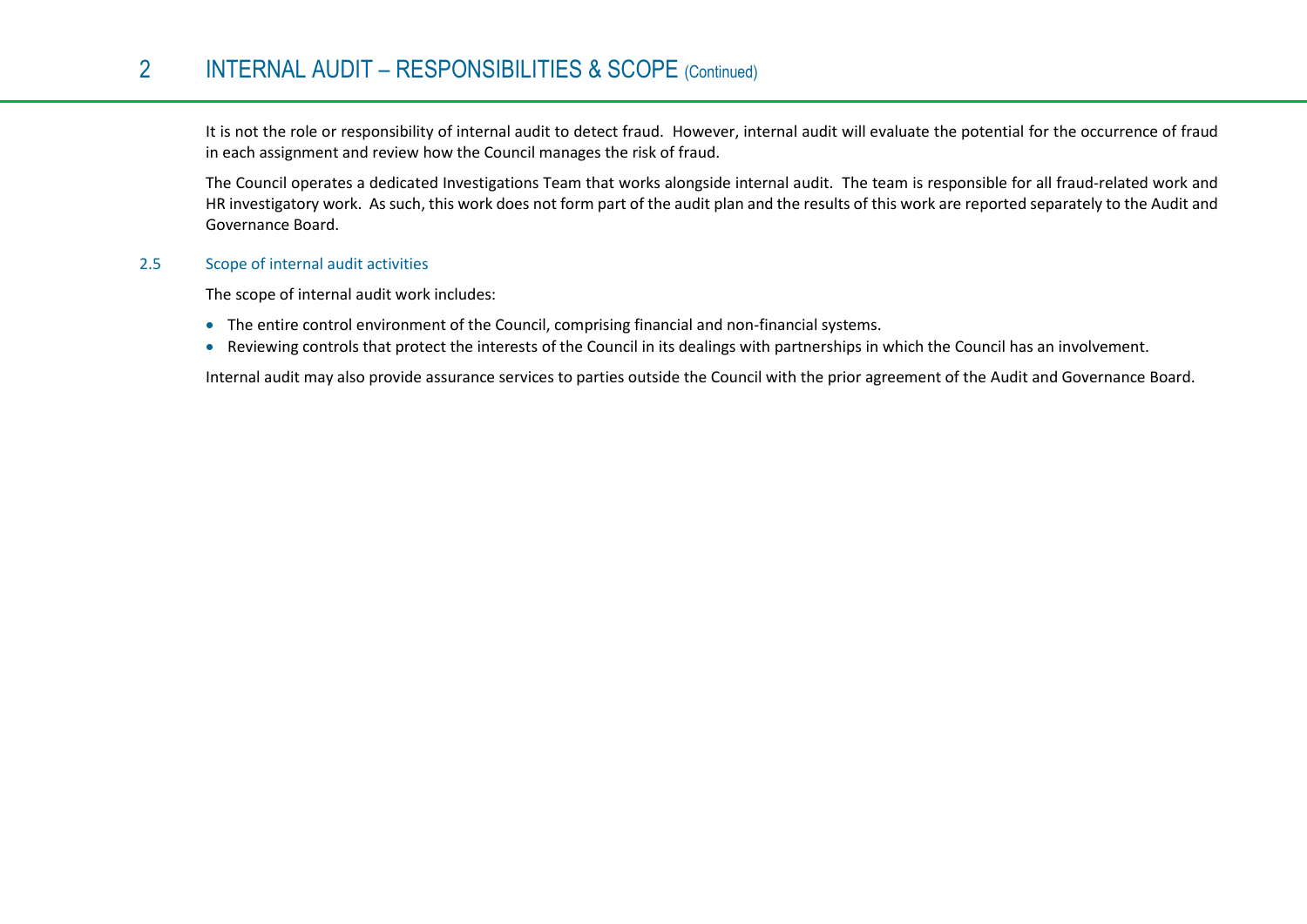# 3 INTERNAL AUDIT – RESOURCING & DELIVERY

### 3.1 Resource requirements

The level of resource required to deliver an effective internal audit service to the Council has been assessed based on the need to provide adequate audit coverage of the Council's:

- **•** Business critical systems
- Risk management and governance arrangements
- **•** Front line services
- Support services
- Procurement and contract management activity
- Information management arrangements
- Schools

Account has also been taken of the need to be able to resource:

- Unplanned work which may arise during the year
- Follow up work to provide assurance that previously agreed recommendations are implemented
- Provision of advice and consultancy

## 3.2 Delivery of the internal audit service

The 2022/23 audit plan will be delivered predominantly by an experienced and suitably qualified in-house team of approximately 6.0 FTE auditors. It is based on the same level of available resource as the 2021/22 audit plan and is considered sufficient to deliver a robust annual internal audit opinion to the Board.

As in recent years, external support to assist the audit of information management systems will be provided by Salford City Council. Additional external support may also be sought to assist with the completion of planned audit work if required.

Where opportunity arises, the internal audit team will also collaborate with internal audit colleagues from other local authorities in regard to the approach and delivery of particular audit assignments.

### 3.3 Mitigation of any potential impairment to independence and objectivity

The internal audit team is managed by the Divisional Manager – Audit, Procurement & Operational Finance, who also has management responsibility for the following functions: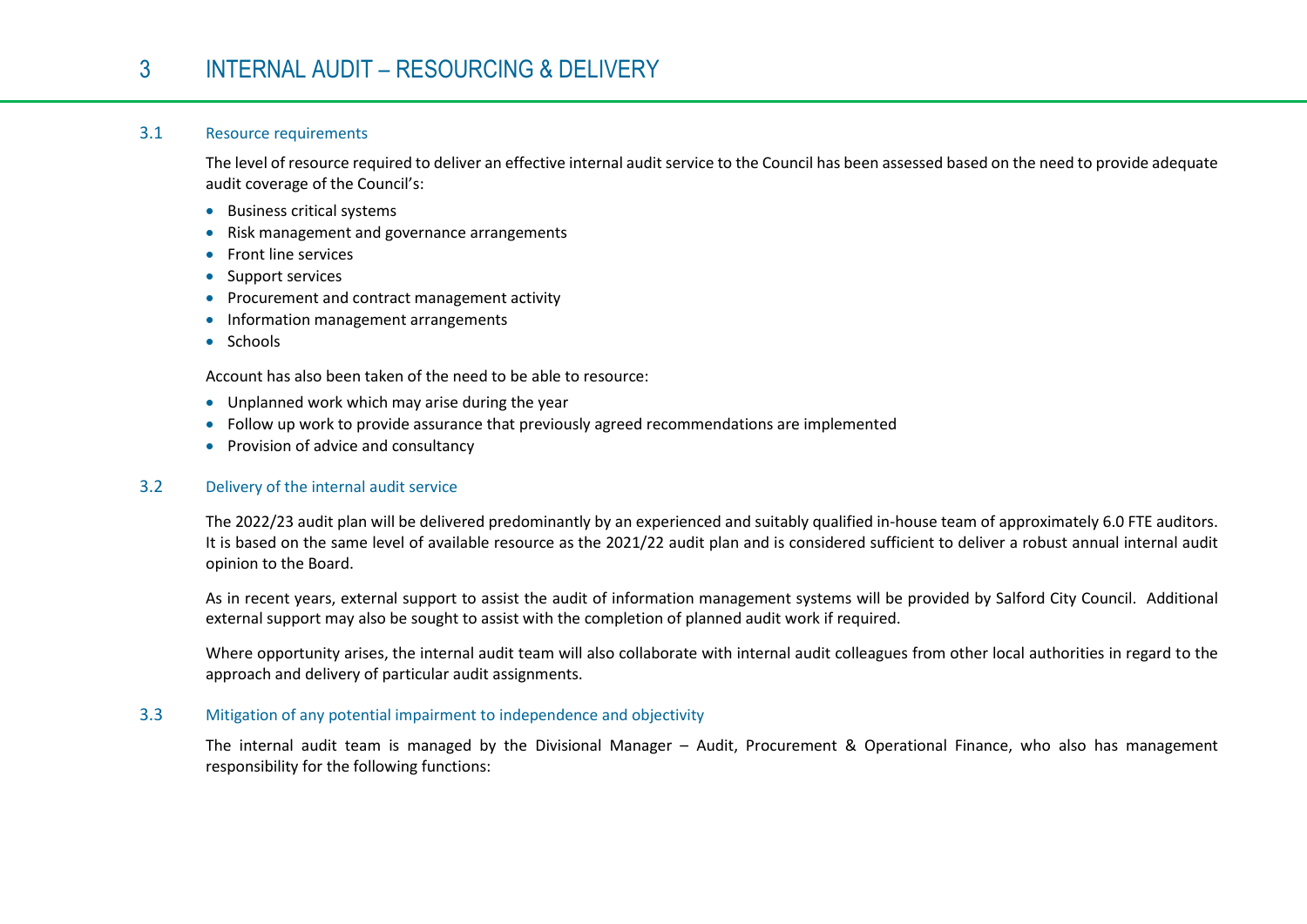# 3 INTERNAL AUDIT – RESOURCING & DELIVERY (Continued)

- Purchase to Pay
- Procurement
- Income control (collection and reconciliation of income)
- $\bullet$  Insurance
- Corporate appointeeships and deputyships
- Direct Payments
- Income & Assessment
- Debtors

The arrangements to mitigate any potential impairment to independence and objectivity regarding the audit of these areas that were previously approved by the Board remain in place.

## 3.4 Approach to placing reliance on other sources of assurance

When planning specific audit assignments, other sources of assurance may be taken into consideration in order to ensure the best use of the audit resource. Any work that is necessary in order to place reliance on other sources of assurance will be determined as required for each assignment and reference made to it in the resulting audit report.

### 3.5 Assurance services to other organisations

The only planned assurance service to be provided to an external party is an annual audit provided to Manchester Port Health Authority (MPHA), which is the governing body for the Manchester Ship Canal and River Weaver. Halton Borough Council is one of the funding authorities of MPHA.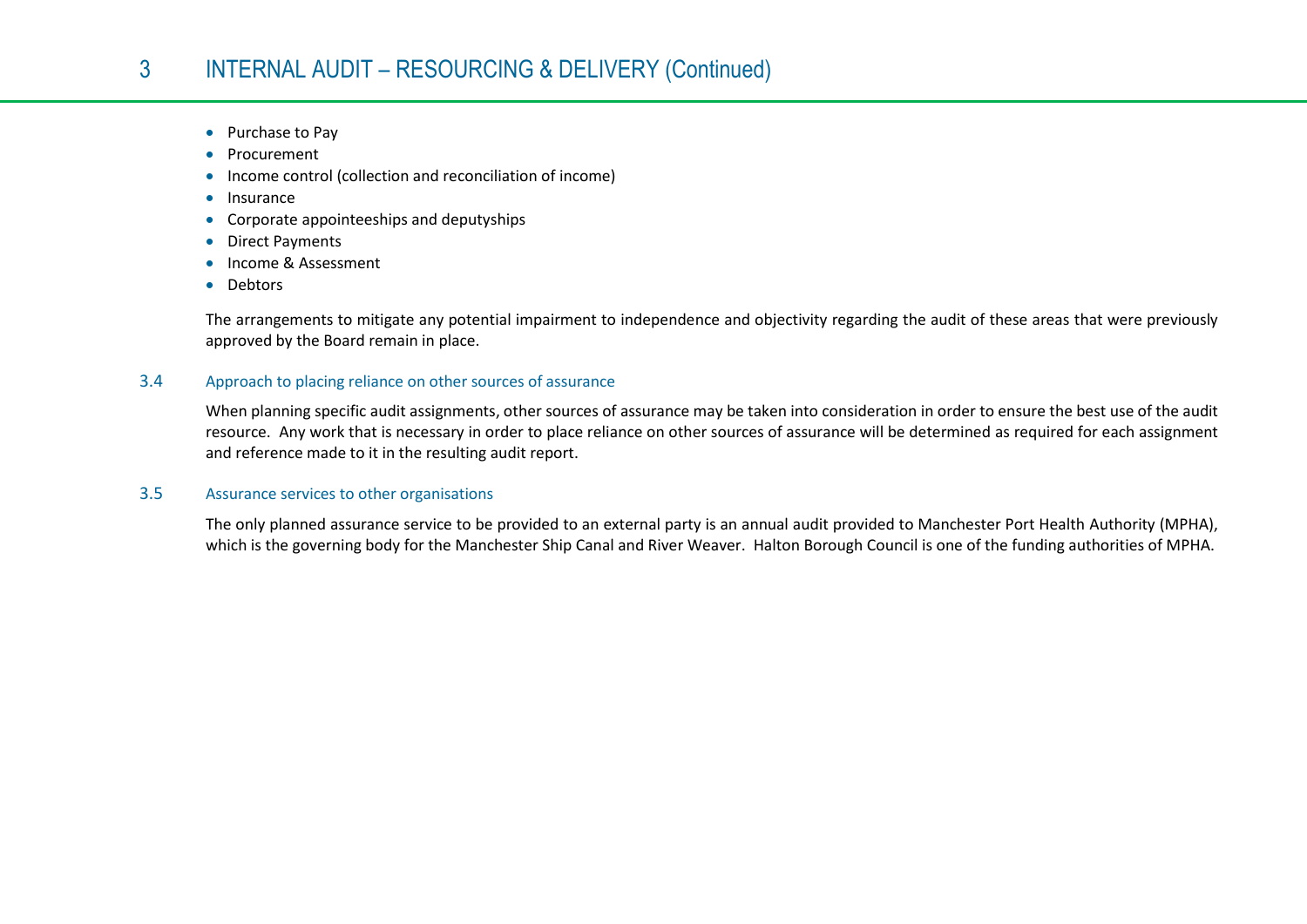# 4 INTERNAL AUDIT – REPORTING

## 4.1 Distribution of internal audit reports

At the conclusion of each audit assignment, a draft report is issued to the manager responsible for the area which has been audited. A final report containing management responses to any issues identified is subsequently distributed to:

- The Chief Executive
- The Strategic Director Enterprise, Community & Resources
- The Operational Director Finance (s151 officer)
- The Strategic Director, Operational Director and Divisional Manager responsible for the area reviewed
- The Council's external auditor

### 4.2 Overall assurance opinion

In each audit report, an overall assurance level is provided on the area audited. This is based on the information obtained in the course of the audit and represents an assessment of the effectiveness of the risk management, control and governance processes in the area audited.

The range of assurance levels in internal audit reports is set out in the following table:

| Limited            | Significant gaps, weaknesses or non-compliance were identified. Improvement is required to the system of<br>governance, risk management and control to effectively manage risks to the achievement of objectives in the area<br>audited. |
|--------------------|------------------------------------------------------------------------------------------------------------------------------------------------------------------------------------------------------------------------------------------|
|                    |                                                                                                                                                                                                                                          |
| Adequate           | There is a generally sound system of governance, risk management and control in place. Some issues, non-compliance<br>or scope for improvement were identified which may put at risk the achievement of objectives in the area audited.  |
|                    |                                                                                                                                                                                                                                          |
| <b>Substantial</b> | A sound system of governance, risk management and control exists, with internal controls operating effectively and<br>being consistently applied to support the achievement of objectives in the area audited.                           |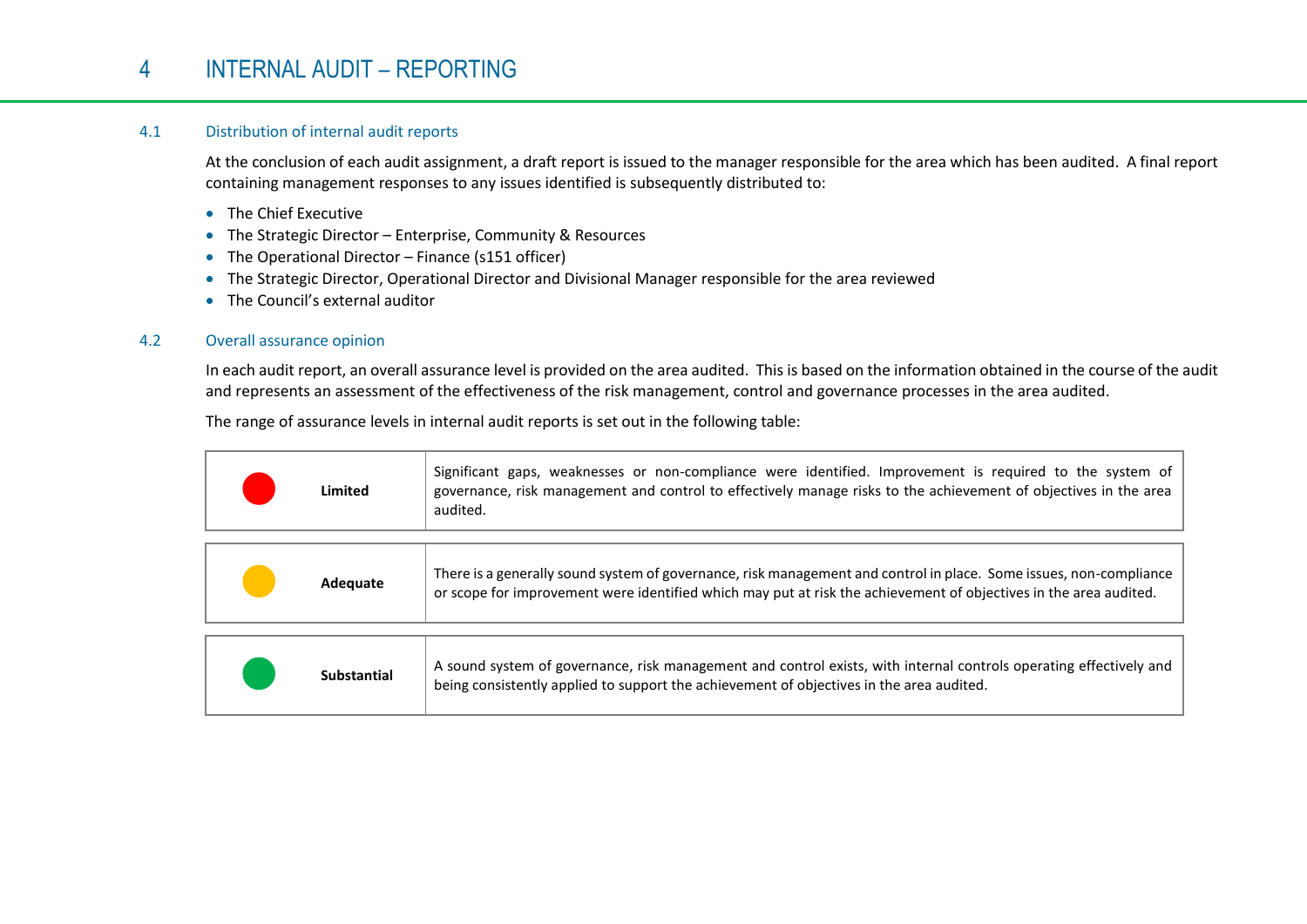# 4 INTERNAL AUDIT – REPORTING (Continued)

## 4.3 Grading of Recommendations

Recommendations made in individual internal audit assignments are categorised according to the following priorities:

| <b>High</b>   | The audit finding is essential to the management of risk within the area under review.                           |  |
|---------------|------------------------------------------------------------------------------------------------------------------|--|
| <b>Medium</b> | The audit finding is important to the management of risk within the area under review.                           |  |
| Low           | The audit finding relates to an issue of good practice that the auditor considers would deliver better outcomes. |  |

### 4.4 Reporting to elected members

Throughout the year regular internal audit progress reports are presented to the Audit and Governance Board summarising the outcomes of internal audit work and any significant matters identified. Such matters may include risk exposures, governance weaknesses, performance improvement opportunities and value for money issues.

### 4.5 Annual Audit Opinion

An annual report is presented to the Audit and Governance Board which includes the Head of Internal Audit's overall opinion on the Council's risk management, control and governance processes. This opinion forms one of the sources of assurance in support of the Council's Annual Governance Statement. The opinion is based upon the collective findings from the internal audit work completed during the year.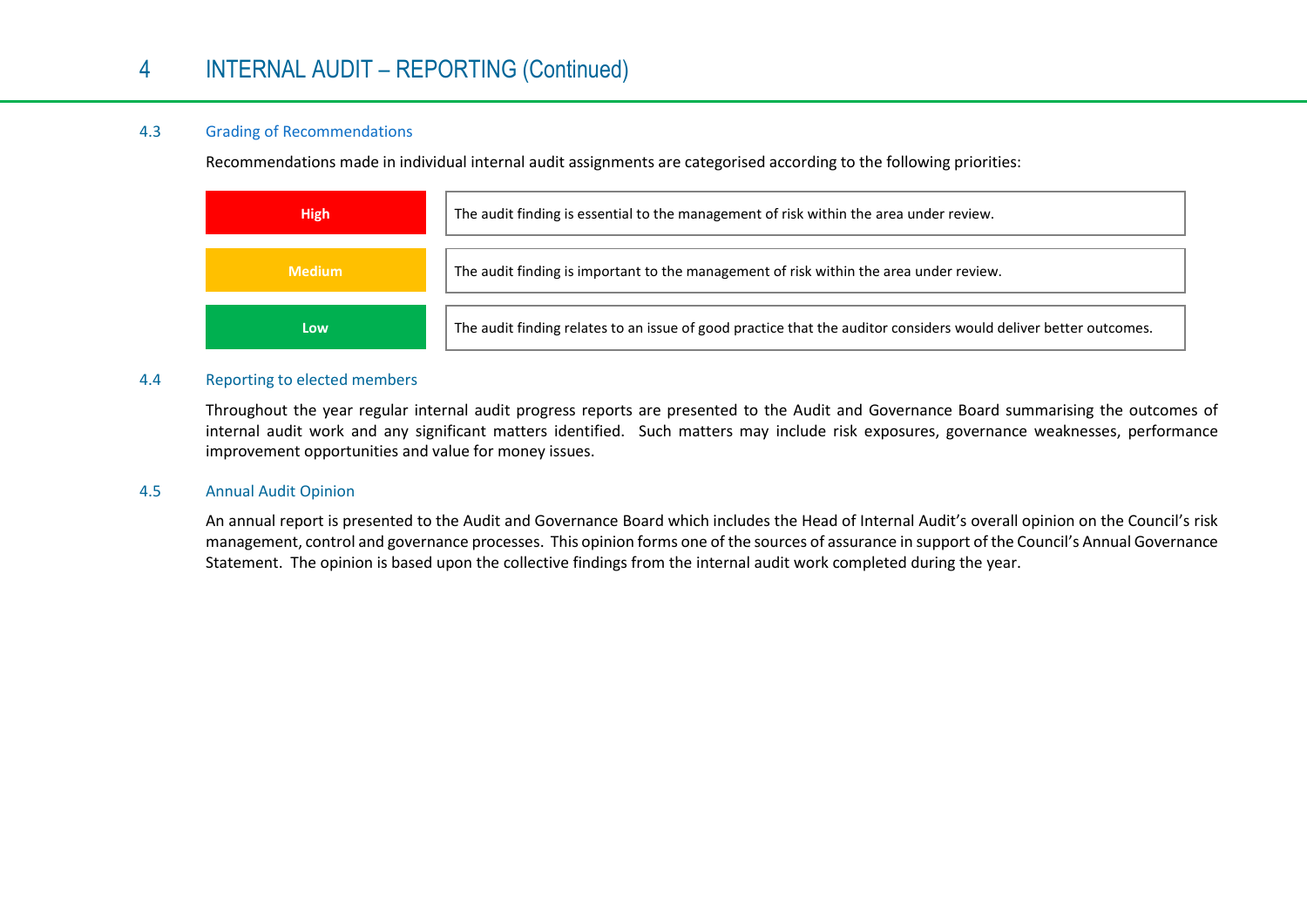# 5 INTERNAL AUDIT – PLANNING METHODOLOGY

### 5.1 Requirements of the Public Sector Internal Audit Standards

The PSIAS state that the 'chief audit executive must establish risk-based plans to determine the priorities of the internal audit activity, consistent with the organisation's goals'.

### 5.2 Development of the Audit Plan

In developing the audit plan, account has been taken of:

- Planned work deferred from the 2021/22 audit plan that is still considered important
- Senior management's views on risk in their areas of responsibility
- The results of previous internal audit work
- The Council's assurance framework, including the work of external audit
- New or emerging risks affecting the Council or local government as a whole
- Known changes to the Council's business, operations, programs, systems, and controls
- Issues identified in the Corporate Risk Register, Annual Governance Statement and Medium Term Financial Strategy
- The requirement to ensure sufficient and wide ranging coverage in order to provide a robust annual audit opinion

### 5.3 Links to the Council's Corporate Priorities

The audit plan supports the delivery of all the Council's priorities by promoting probity, integrity, accountability, efficiency and effective management of public funds. The achievement of corporate priorities is dependent on the Council making efficient and effective use of its resources and in operating robust and transparent governance arrangements.

The audit plan sets out a series of risk-based assignments that will provide assurance over the adequacy of the arrangements established to mitigate risks that may threaten the delivery of the Council's priorities.

### 5.4 Budgeted time allocations

A budgeted time allocation has been set for each assignment included in the audit plan. It is recognised that the exact resource requirement for each assignment cannot be forecast with certainty, as the time required will be influenced by the scope of the audit agreed with management.

The plan therefore represents the best estimate of the way in which the Council's internal audit resources will be deployed. It may therefore be necessary to adjust the budgeted allocations for specific assignments during the year.

In total, the 2022/23 Audit Plan comprises 1,025 days of audit work.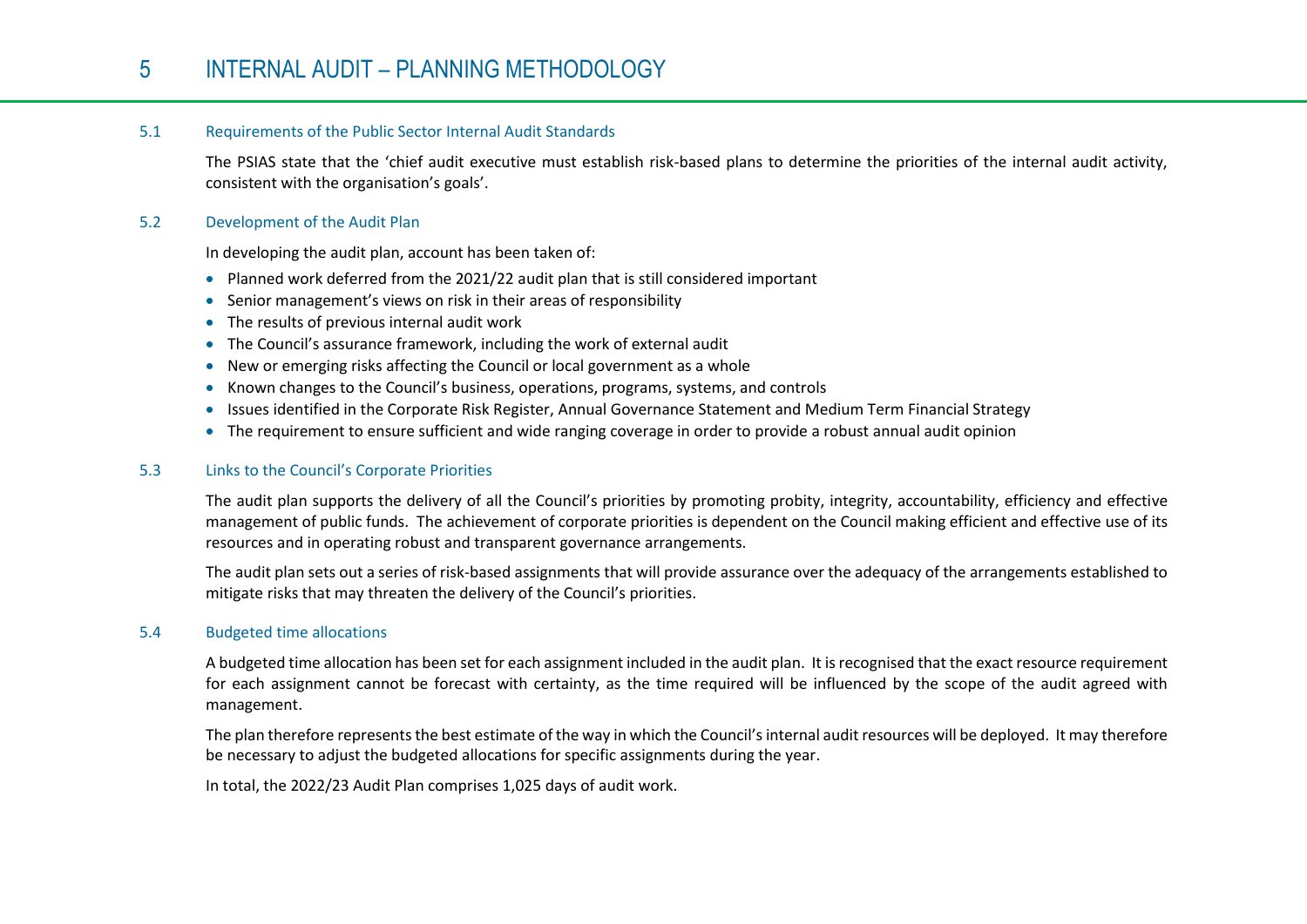## 5.5 Timing and prioritisation of audit work

The intention is to complete all planned work within the year. However, the timing and respective prioritisation of work will take account of:

- The need to finalise any work from 2021/22 that remains incomplete at year-end
- The need to prioritise the reviews deferred from the 2021/22 Audit Plan
- The views of management of the service areas in regard to the timing of work
- Any other factors that may be relevant to the timing of a particular piece of work
- Any urgent unplanned work arising
- Changes in the level of audit resources available

## 5.6 Significant interim changes to planned work

The audit plan will be kept under review during the year and it may be necessary to make revisions to planned work in order to respond to changes in priorities or changes in the level of internal audit resources. As in previous years, minor changes will be agreed with the Operational Director – Finance. Any significant interim changes will be reported to the Audit and Governance Board.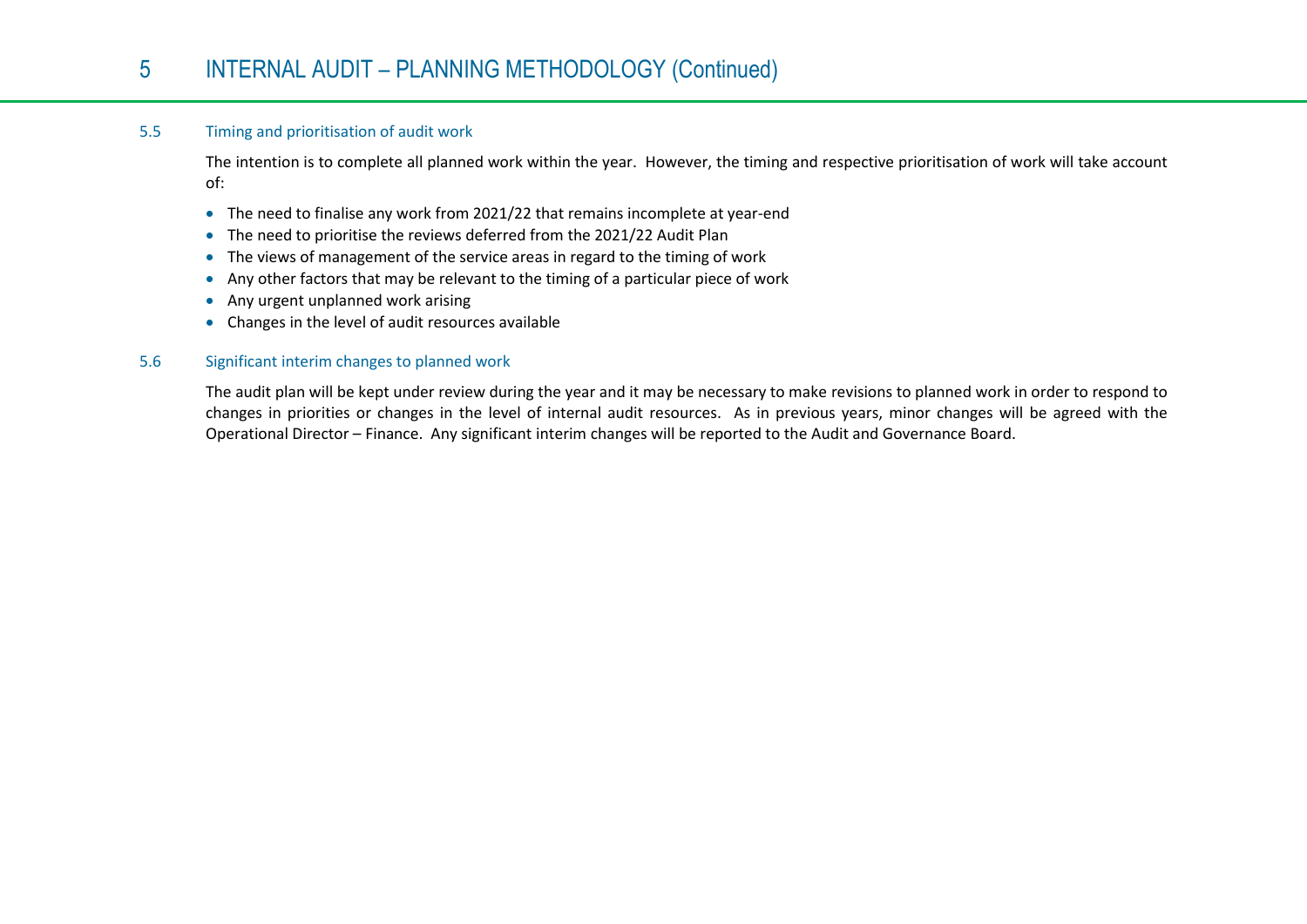| <b>Area of Audit Work</b>                                | <b>Background information</b>                                                                                                                                                                                                                                                                                                                                                   | <b>Planned coverage</b>                                                                                                                                                                                                                                                                         | <b>Days</b> |
|----------------------------------------------------------|---------------------------------------------------------------------------------------------------------------------------------------------------------------------------------------------------------------------------------------------------------------------------------------------------------------------------------------------------------------------------------|-------------------------------------------------------------------------------------------------------------------------------------------------------------------------------------------------------------------------------------------------------------------------------------------------|-------------|
| <b>Enterprise, Community &amp; Resources Directorate</b> |                                                                                                                                                                                                                                                                                                                                                                                 |                                                                                                                                                                                                                                                                                                 |             |
| <b>Grant claims</b>                                      | A general provision is included for a range of grant<br>claims for which the Head of Audit is required to<br>sign a declaration confirming that the amounts<br>claimed are eligible and in accordance with the<br>conditions of grant.                                                                                                                                          | Grant claims to be audited in accordance with the<br>specific grant instructions                                                                                                                                                                                                                | 80          |
| <b>Concessionary Travel</b>                              | Concessionary travel costs the Council in excess of<br>£2m a year and has not previously been audited.                                                                                                                                                                                                                                                                          | The audit will examine the processes and financial<br>relating<br>management<br>arrangements<br>to<br>concessionary travel.                                                                                                                                                                     | 20          |
| <b>Bankline</b>                                          | Bankline is the Council's online banking system.<br>Robust control is required over system access<br>permissions to minimise the opportunity for fraud<br>or error to occur.                                                                                                                                                                                                    | To review system configuration and access<br>permissions of the Bankline system.                                                                                                                                                                                                                | 15          |
| Agresso                                                  | Agresso is the Council's principal financial system<br>and all the Council's financial transactions are<br>posted through it.<br>Access permissions within Agresso need to be<br>granted based on the roles and responsibilities of<br>users. If access is not adequately controlled there is<br>an increased risk that unauthorised financial<br>transactions could be posted. | Review of access permissions within the Agresso<br>system.                                                                                                                                                                                                                                      | 15          |
| <b>Development Control</b>                               | Development Control is responsible for the<br>determination and monitoring of planning<br>applications, and other associated applications<br>submitted to the Council under the Planning Acts.                                                                                                                                                                                  | In 2020 Transparency International published a good<br>practice guide for local authorities in regard to how<br>risks in planning decision are managed. This will be<br>used to inform the audit and to assess the Council's<br>policies and procedures against the good practice<br>standards. | 25          |
| <b>Electric Vehicle Charging Points</b>                  | The Council has installed a number of EV charging<br>points across the borough and entered into a<br>contract for their operation and maintenance.                                                                                                                                                                                                                              | The audit will review the procurement and<br>subsequent management arrangements relating to<br>the operation of the EV charging points and examine<br>their financial performance.                                                                                                              | 15          |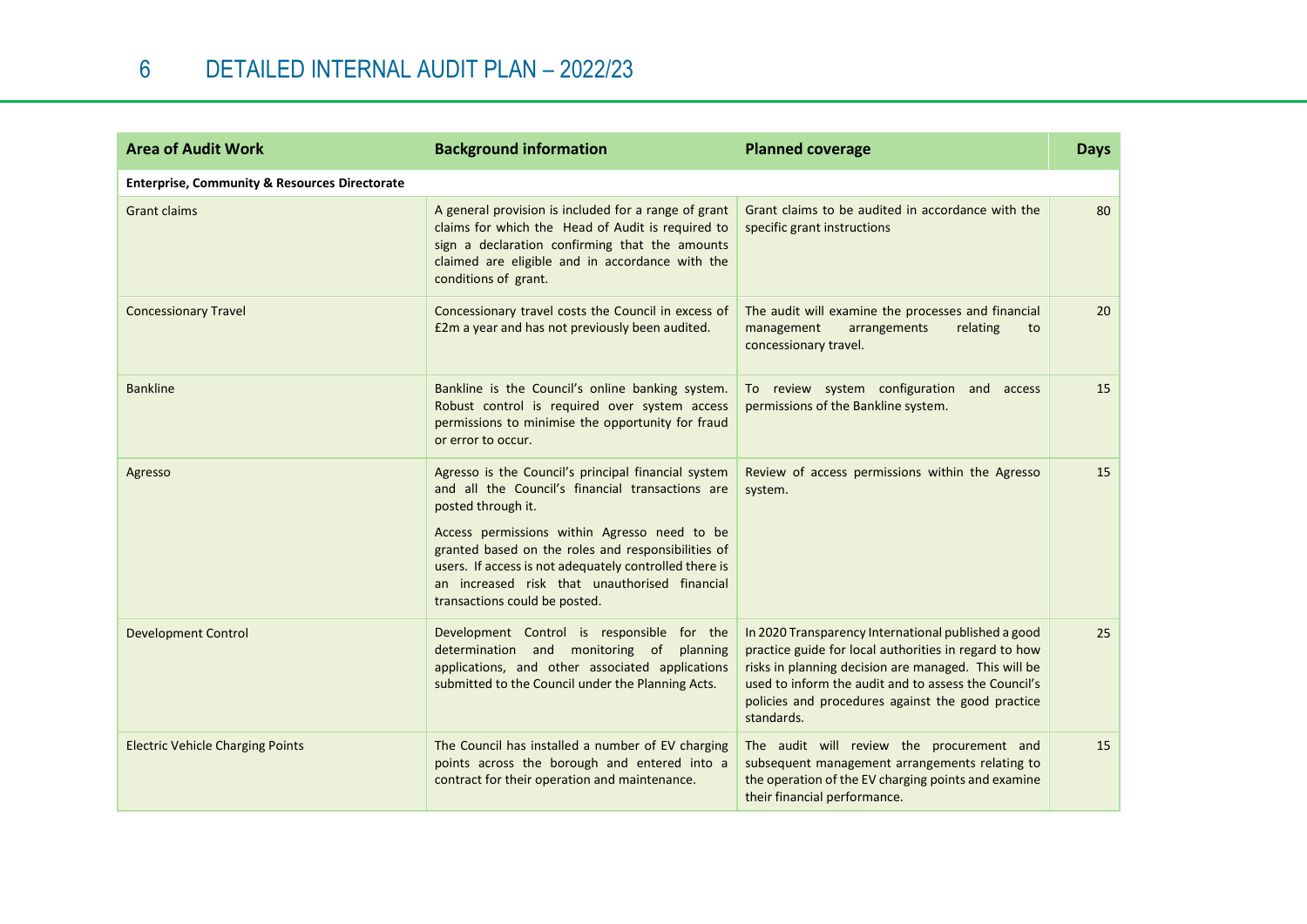| <b>Area of Audit Work</b>          | <b>Background information</b>                                                                                                                                                                                                                                                                                                                                                                                                                                                                   | <b>Planned coverage</b>                                                                                                                                                                                                           | <b>Days</b>     |
|------------------------------------|-------------------------------------------------------------------------------------------------------------------------------------------------------------------------------------------------------------------------------------------------------------------------------------------------------------------------------------------------------------------------------------------------------------------------------------------------------------------------------------------------|-----------------------------------------------------------------------------------------------------------------------------------------------------------------------------------------------------------------------------------|-----------------|
| Highways Term Maintenance Contract | The Council is to undertake a joint tender with<br>Warrington Borough Council for the new Highways<br>Term Maintenance contract, which is estimated to<br>be up to £80m in value over its duration.                                                                                                                                                                                                                                                                                             | The audit will be undertaken in two stages. There<br>will be an interim audit at pre-qualification<br>questionnaire stage followed by a final audit<br>following the tender evaluation phase.                                     | 30              |
| Agency workers                     | The employment of agency staff is a significant cost<br>for the Council and there has been a recent increase<br>in usage in some areas of the Council. The audit<br>will review usage of agency staff and seek to provide<br>assurance that placements are made through the<br>Council's approved arrangements and that effective<br>procedures are in place in regard to control costs.                                                                                                        | The audit will review usage of agency staff and seek<br>to provide assurance that placements are made<br>through the Council's approved arrangements and<br>that effective procedures are in place in regard to<br>control costs. | 30              |
| Recruitment                        | Effective recruitment is essential in ensuring that<br>the Council recruits the right people with the right<br>skills to deliver its corporate priorities.<br>It is widely acknowledged that the current national<br>labour market is making it increasingly difficult to<br>find the right candidates to fill vacancies across all<br>sectors.                                                                                                                                                 | The audit will review and test the operation and<br>effectiveness of the Council's recruitment<br>procedures.                                                                                                                     | 30 <sup>°</sup> |
| <b>Strategic Asset Management</b>  | Like many authorities, the Council owns a wide<br>range of land and buildings. Some assets are used<br>for operational purposes and other assets may be<br>held for strategic purposes or to generate rental<br>income. The value of the Council's assets is<br>significant and it is therefore important that they are<br>managed effectively, particularly following the<br>pandemic which may have significant implications in<br>terms of the Council's future<br>property<br>requirements. | The audit will review the strategic management of<br>the Council's land and property portfolio and seek to<br>provide assurance that it meets the organisational<br>objectives of the Council.                                    | 30 <sup>°</sup> |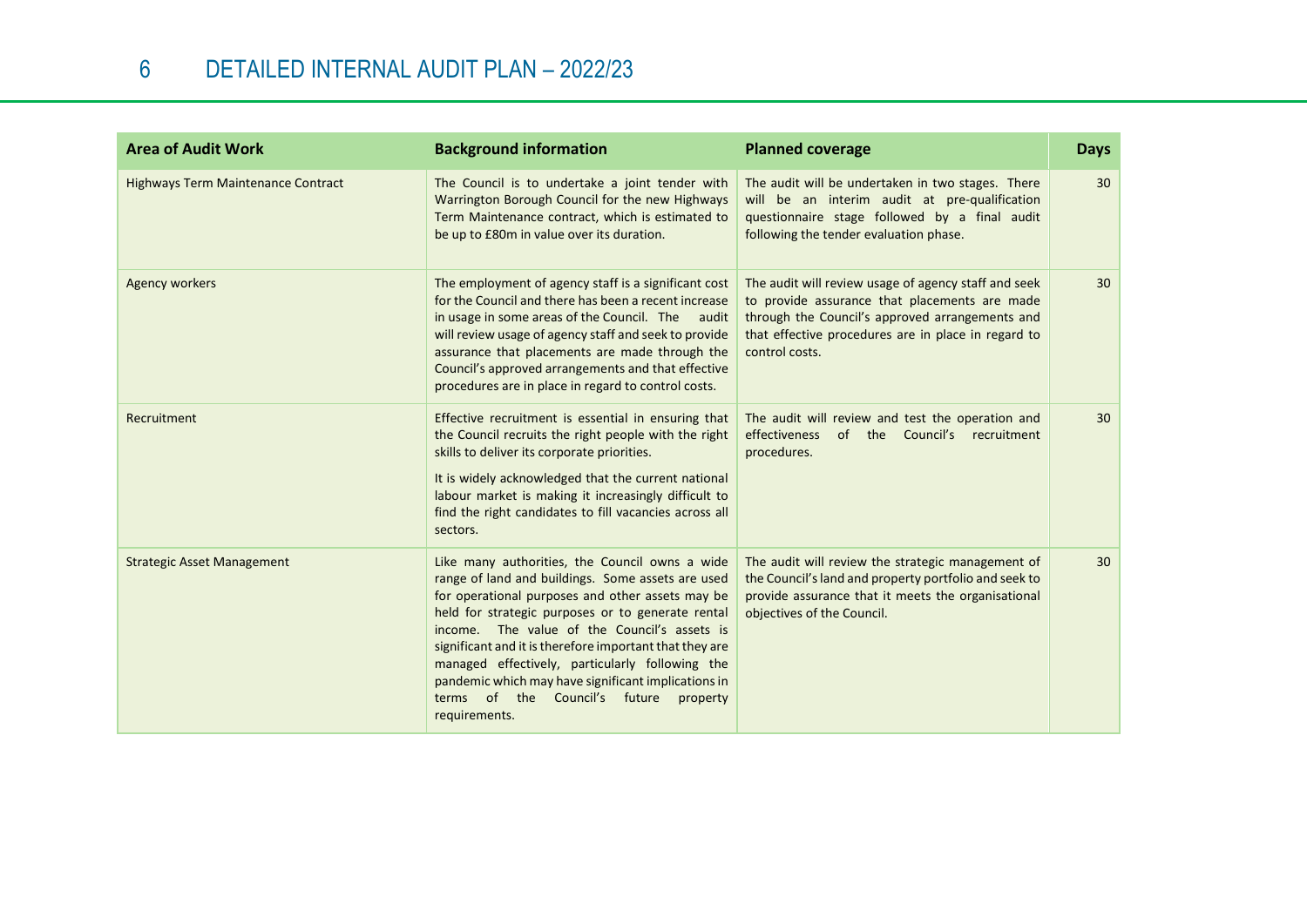| <b>Area of Audit Work</b>           | <b>Background information</b>                                                                                                                                                                                                                                                                                                                                     | <b>Planned coverage</b>                                                                                                                                                                                                                                   | <b>Days</b> |
|-------------------------------------|-------------------------------------------------------------------------------------------------------------------------------------------------------------------------------------------------------------------------------------------------------------------------------------------------------------------------------------------------------------------|-----------------------------------------------------------------------------------------------------------------------------------------------------------------------------------------------------------------------------------------------------------|-------------|
| <b>Runcorn Town Investment Plan</b> | In July 2021, it was announced that £23.6m had<br>been allocated from the Town's Fund to deliver the<br>Runcorn Town Investment Plan - Reconnecting<br>Runcorn.<br>Reconnecting Runcorn is a set of seven projects that<br>are intended to improve the lives and livelihoods of<br>local people and boost the local economy.                                      | The audit will examine the arrangements that the<br>Council has established to manage the overall<br>programme focusing on the procurement, contract<br>management<br>and<br>programme<br>governance<br>arrangements.                                     | 30          |
| <b>School Meals Service</b>         | An audit of the school meals service was undertaken<br>in 2021/22. To keep the scope manageable it was<br>agreed with management that the service's staffing<br>arrangements would be subject to a separate audit.                                                                                                                                                | The audit will focus solely on the staffing<br>arrangements relating to the school meals service.                                                                                                                                                         | 25          |
| Cemeteries & Crematoria             | The provision of the Council's cemeteries and<br>crematorium is an important public service and<br>involves the management of a number of potential<br>risks. Specifically there are risks relating to the<br>maintenance and operation of equipment,<br>maintenance of the grounds and management of<br>potential risks from failed headstones and<br>memorials. | The audit will focus on the financial management<br>systems in place and the ways in which the service<br>manages potential risks to employees and the public<br>relating to the operation of equipment and<br>management and maintenance of the grounds. | 25          |
| <b>Leisure Centres</b>              | The Council's leisure facilities are budgeted to<br>achieve approximately £1.9m in income in 2022/23.                                                                                                                                                                                                                                                             | Coverage to focus on income collection and<br>reconciliation procedures across the Council's<br>leisure facilities.                                                                                                                                       | 25          |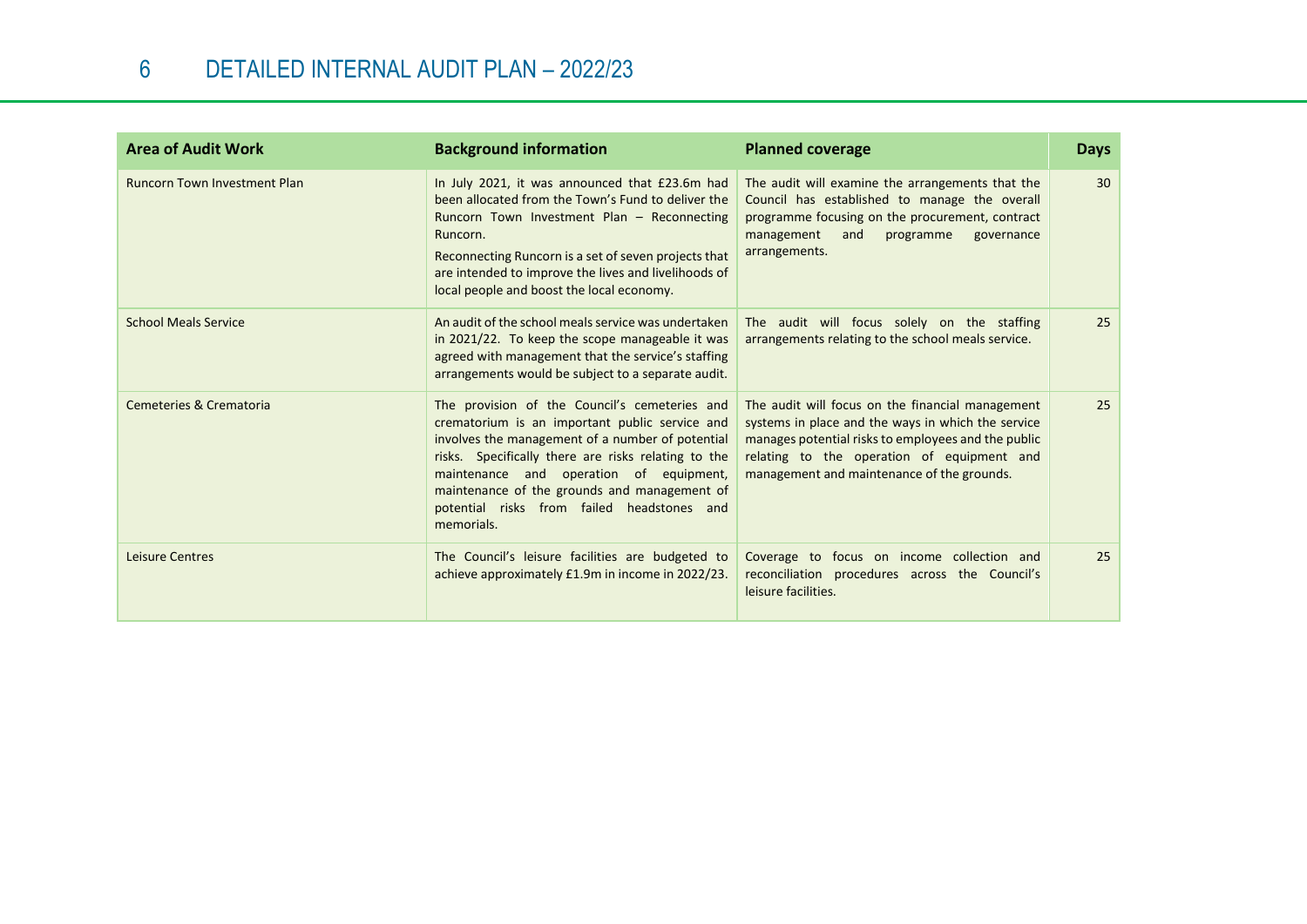| <b>Area of Audit Work</b>               | <b>Background information</b>                                                                                                                                                                                                                                                                                                                                                                                                                                                                                                 | <b>Planned coverage</b>                                                                                                                                                                                                                  | <b>Days</b>     |
|-----------------------------------------|-------------------------------------------------------------------------------------------------------------------------------------------------------------------------------------------------------------------------------------------------------------------------------------------------------------------------------------------------------------------------------------------------------------------------------------------------------------------------------------------------------------------------------|------------------------------------------------------------------------------------------------------------------------------------------------------------------------------------------------------------------------------------------|-----------------|
| <b>ICT - Network Security</b>           | Cybersecurity is the practice of protecting critical<br>systems and sensitive information from digital<br>attacks. Cybersecurity measures are designed to<br>combat threats against networked systems and<br>applications, whether those threats originate from<br>inside or outside of an organisation.<br>Given the Council's dependence on information<br>technology it is essential that the Council has robust<br>cybersecurity arrangements in place to ensure<br>effective and uninterrupted delivery of its services. | Assessment of the effectiveness of the Council's<br>cyber defence framework.                                                                                                                                                             | 25              |
| <b>People Directorate</b>               |                                                                                                                                                                                                                                                                                                                                                                                                                                                                                                                               |                                                                                                                                                                                                                                          |                 |
| Children in Care - External Placements  | The Council continues to face significant budget<br>pressures resulting from the number and cost of<br>external placements relating to children in care.                                                                                                                                                                                                                                                                                                                                                                      | The audit will examine the approval, commissioning,<br>procurement and monitoring arrangements for<br>children in residential placements in order to<br>provide assurance that the arrangements balance<br>suitable provision with cost. | 30              |
| <b>Education, Health and Care Plans</b> | All Halton children and young people who have<br>significant special educational needs and meet<br>specific criteria may undergo an Education Health<br>and Care (EHC) Assessment, which could lead to an<br>EHC Plan and an offer of a personal budget.<br>The Council must comply with statutory timescales<br>for the completion of EHC assessments.                                                                                                                                                                       | The audit will review the processes relating to the<br>completion of EHC assessments and compliance<br>with statutory timescales. It will also review<br>processes and data quality within the Synergy<br>management information system. | 30 <sup>°</sup> |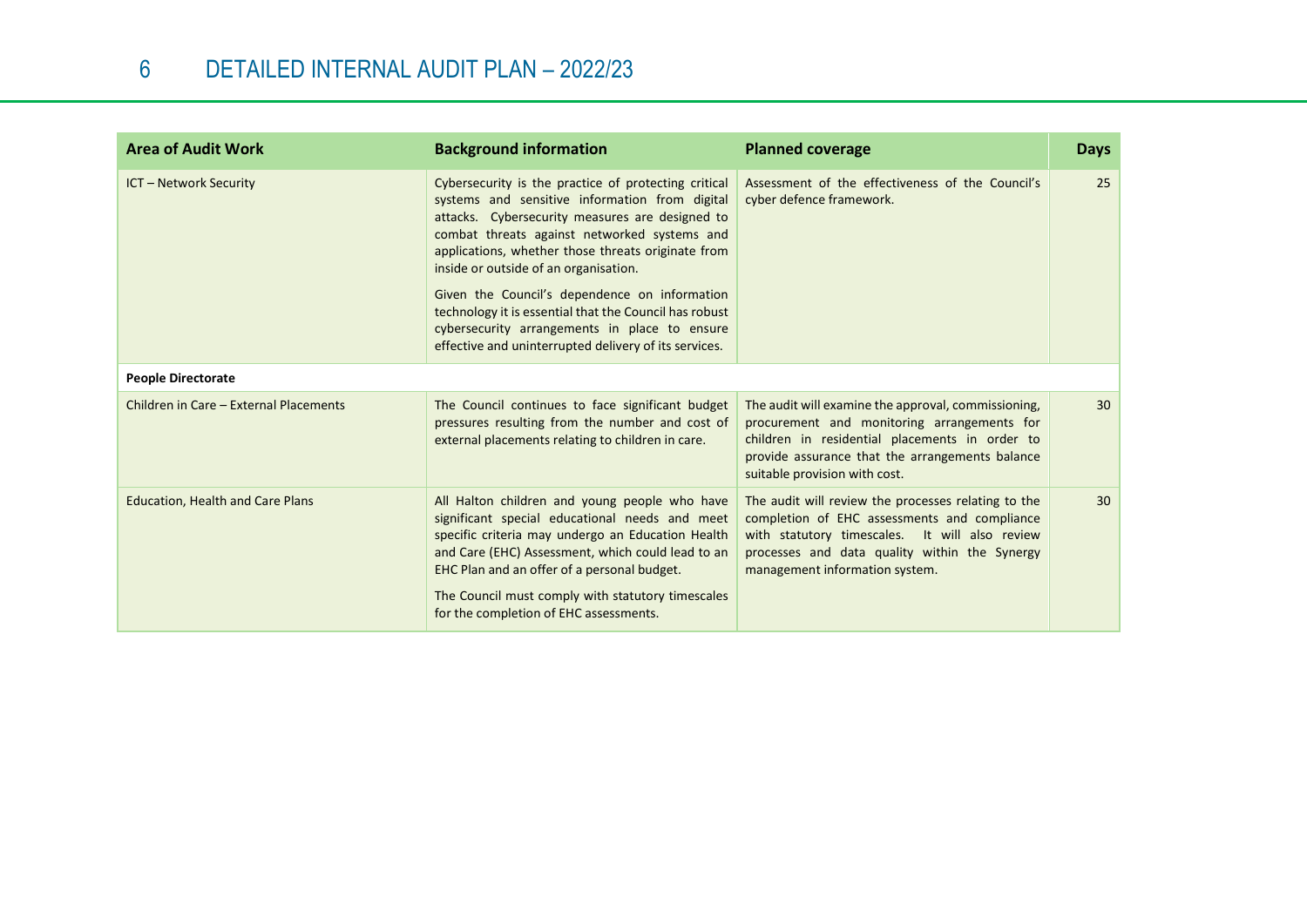| <b>Area of Audit Work</b>                                                                                                                                                                                                                                                                  | <b>Background information</b>                                                                                                                                                                                                                                                                                                                                                                                                                                                                                                 | <b>Planned coverage</b>                                                                                                                                        | <b>Days</b> |
|--------------------------------------------------------------------------------------------------------------------------------------------------------------------------------------------------------------------------------------------------------------------------------------------|-------------------------------------------------------------------------------------------------------------------------------------------------------------------------------------------------------------------------------------------------------------------------------------------------------------------------------------------------------------------------------------------------------------------------------------------------------------------------------------------------------------------------------|----------------------------------------------------------------------------------------------------------------------------------------------------------------|-------------|
| Schools<br><b>St Clement's Catholic Primary</b><br><b>Woodside Primary</b><br><b>Weston Primary</b><br>Saints Peter & Paul Catholic College<br>St Basil's Catholic Primary<br><b>Brookvale Primary</b><br>Chesnut Lodge School & Specialist SEN College<br><b>All Saints Upton Primary</b> | The frequency of school audit visits is determined by<br>the audit assurance rating from the previous audit:<br>• Substantial $-5$ year cycle<br>• Adequate $-3$ year cycle<br>• Limited - Annual cycle                                                                                                                                                                                                                                                                                                                       | A standard audit programme has been developed<br>for school audits, which is tailored to each school as<br>required.                                           | 80          |
| St Luke's and St Patrick's Care Homes                                                                                                                                                                                                                                                      | During 2019/20 the Council acquired two further<br>care homes as a result of the previous operators<br>facing financial difficulties.<br>As the care homes are relatively new entities, the<br>financial management and risk management<br>arrangements in operation in these two homes have<br>not previously been audited.                                                                                                                                                                                                  | The audit will focus on the financial management,<br>accounting, client billing, staffing and risk<br>management arrangements established at the two<br>homes. | 30          |
| Domiciliary care                                                                                                                                                                                                                                                                           | The domiciliary care contract was retendered in<br>2017 and runs to 2025. It was let to a single<br>provider, which represented a significant change<br>from the previous multi-provider model.<br>This is a key service area that enables individuals to<br>live independently in their own homes. However,<br>delivery of the service is operationally complex<br>given the large client base and regular changes in<br>needs of service users.<br>Nationally care providers are facing significant<br>financial pressures. | The audit will focus on the contract management<br>and financial management arrangements relating to<br>the contract.                                          | 30          |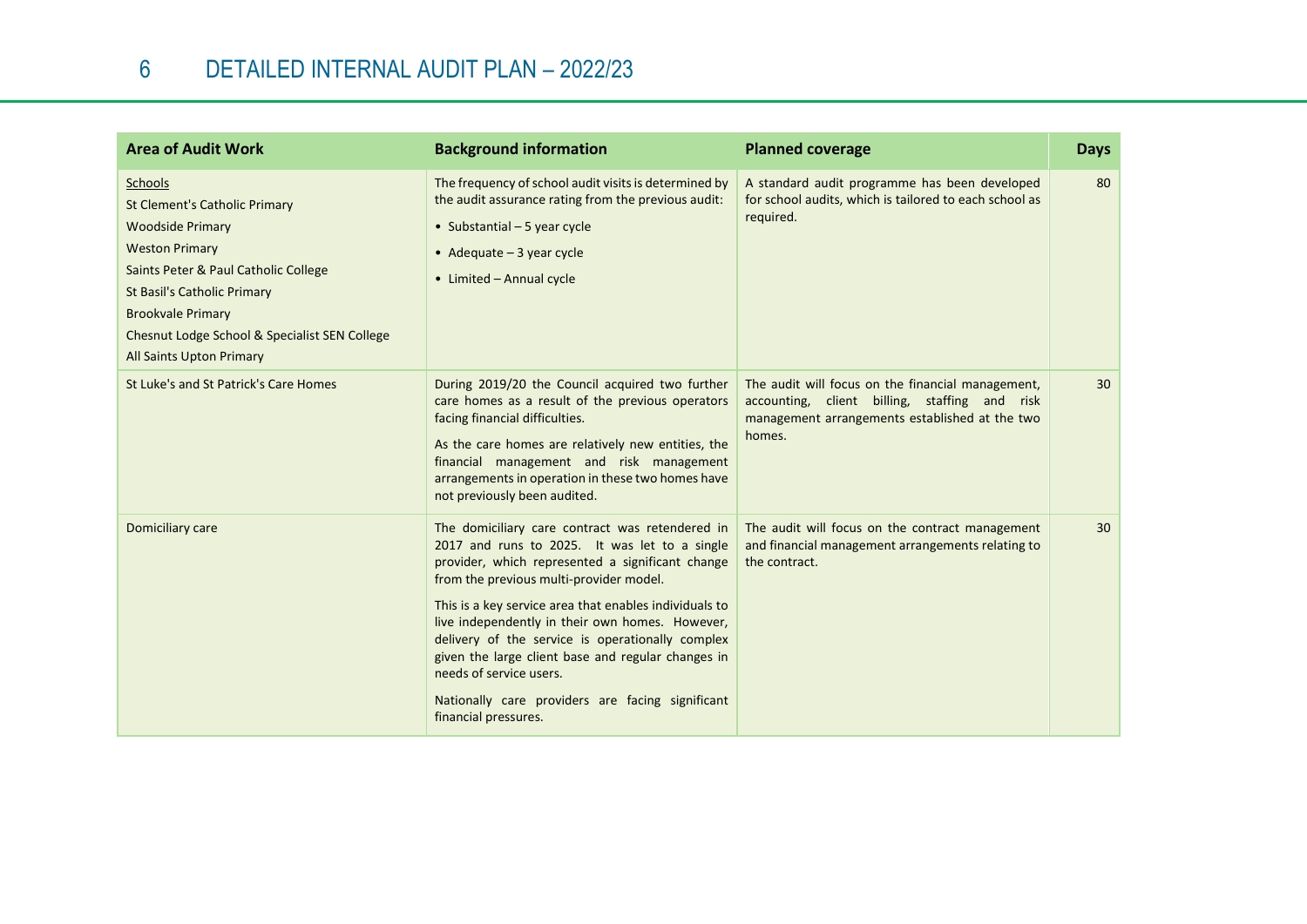| <b>Area of Audit Work</b>                 | <b>Background information</b>                                                                                                                                                                                                                                                                                                                                                                                                                                                                                                                                                                                                | <b>Planned coverage</b>                                                                                                                                                                                                                   | <b>Days</b> |
|-------------------------------------------|------------------------------------------------------------------------------------------------------------------------------------------------------------------------------------------------------------------------------------------------------------------------------------------------------------------------------------------------------------------------------------------------------------------------------------------------------------------------------------------------------------------------------------------------------------------------------------------------------------------------------|-------------------------------------------------------------------------------------------------------------------------------------------------------------------------------------------------------------------------------------------|-------------|
| Transport of service users                | Transport costs are increasing for the Council.<br>Home to school transport was audited in 2021/22<br>but the arrangements relating to the transport of<br>Adult service users has not previously been audited.                                                                                                                                                                                                                                                                                                                                                                                                              | The audit will examine eligibility, commissioning,<br>financial management and charging arrangements.                                                                                                                                     | 25          |
| <b>Top Up Fees</b>                        | If a person entering residential care chooses a<br>setting that is more expensive than the amount<br>identified for the provision of accommodation in<br>their personal budget then an arrangement has to<br>be made to meet the additional cost (known as a<br>Top-Up).<br>In such cases the local authority must arrange for<br>the person to be placed there, provided a 'third<br>party' (or in certain circumstances, the person in<br>need of 'care and support') is willing and able to<br>meet the additional cost.<br>The Council's arrangements for administering Top<br>Up fees have not previously been audited. | The audit will examine the application of the<br>Council's policy relating to Top Up fees and the<br>associated billing and collection arrangements.                                                                                      | 25          |
| Telecare service                          | The Council's telecare service is a chargeable service<br>that provides support and assistance to vulnerable<br>persons in their own homes by using information<br>and communication technology.<br>The service has not been reviewed since 2010/11.                                                                                                                                                                                                                                                                                                                                                                         | The audit will focus on assessment, charging and<br>billing for the service.                                                                                                                                                              | 25          |
| Adult Social care - Commissioned services | The Council commissions a range of adult social care<br>services from external providers.                                                                                                                                                                                                                                                                                                                                                                                                                                                                                                                                    | The audit will review the arrangements in place to<br>monitor and performance manage the quality and<br>delivery of a range of services commissioned from<br>external providers.                                                          | 30          |
| Social supermarket                        | During 2021 the Adult Disability Team opened a<br>social supermarket in Ditton offering affordable<br>food and other essentials for local residents.                                                                                                                                                                                                                                                                                                                                                                                                                                                                         | As this is a new initiative the audit will examine the<br>processes relating to the operation of the social<br>supermarket, e.g. procurement, stock control,<br>income collection and accounting arrangements,<br>staffing, security etc. | 20          |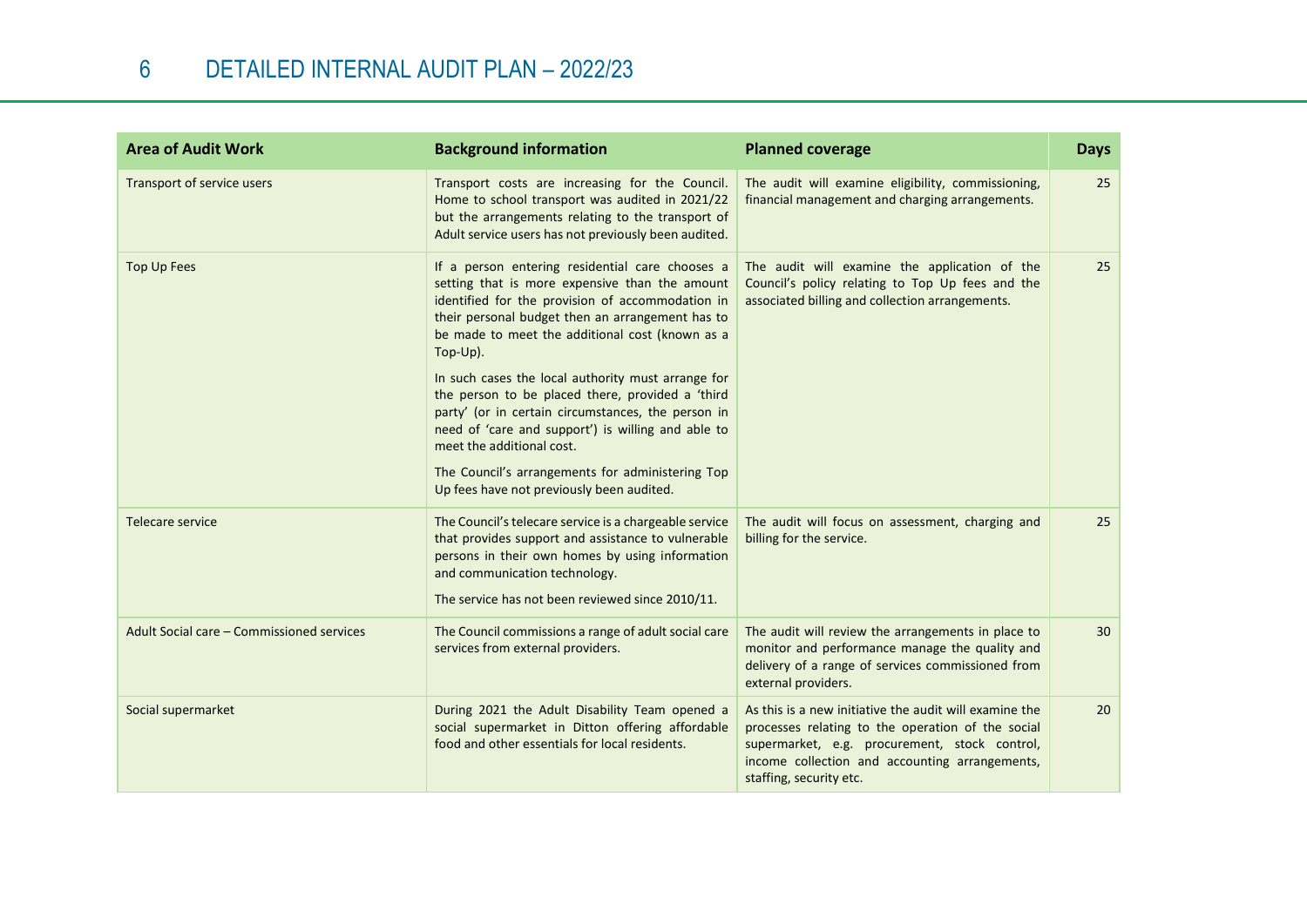| <b>Area of Audit Work</b>                   | <b>Background information</b>                                                                                                                                                                                                                                                                                                                 | <b>Planned coverage</b>                                                                                                                           | <b>Days</b> |
|---------------------------------------------|-----------------------------------------------------------------------------------------------------------------------------------------------------------------------------------------------------------------------------------------------------------------------------------------------------------------------------------------------|---------------------------------------------------------------------------------------------------------------------------------------------------|-------------|
| <b>Trading Standards</b>                    | Trading Standards is a regulatory service enforcing a<br>wide range of legislation relating to the quality,<br>quantity, price, description and safety of goods and<br>services. The service is important in protecting<br>Halton's residents, visitors and businesses and helps<br>to maintain a fair and safe local trading<br>environment. | The audit will review the delivery arrangements for<br>the Trading Standards service and assess compliance<br>with legal/regulatory requirements. | 25          |
| <b>Corporate Support</b>                    |                                                                                                                                                                                                                                                                                                                                               |                                                                                                                                                   |             |
| <b>Council Constitution</b>                 | The Council Constitution is reviewed annually to<br>ensure that it is updated to reflect changes to the<br>Council's governance arrangements, legislative<br>requirements, policies and procedures.                                                                                                                                           | Internal Audit will contribute to a working party that<br>meets each year to review and propose changes to<br>the Council's Constitution.         | 5.          |
| <b>Annual Governance Statement</b>          | There is a statutory requirement for the Council to<br>produce an Annual Governance Statement.                                                                                                                                                                                                                                                | Internal Audit will have input to the work of the<br>Corporate Governance Group which develops the<br>Annual Governance Statement.                | 5.          |
| <b>Audit &amp; Governance Board</b>         | The Council Constitution requires Internal Audit to<br>report to the Audit & Governance Board.                                                                                                                                                                                                                                                | Attendance at, and preparation of reports for, the<br>Audit & Governance Board on internal audit and<br>governance related matters.               | 15          |
| Advice / Consultancy                        | Throughout the year the Internal Audit function<br>receives regular requests from client departments<br>for advice and support                                                                                                                                                                                                                | Reactive advisory and consultancy work, and input<br>to working groups as required                                                                | 25          |
| Follow up of internal audit recommendations | Follow up work is completed to provide assurance<br>that<br>previously<br>agreed<br>internal<br>audit<br>recommendations are implemented.                                                                                                                                                                                                     | Follow up of previous audits that receive an<br>'adequate' or 'limited' assurance opinion.                                                        | 25          |
| COVID-19                                    | Provision has been made for potential further<br>assurance work in respect of the various support<br>schemes established by Government in respect of<br>COVID-19.                                                                                                                                                                             | Assurance work relating to various grant and<br>financial support schemes                                                                         | 40          |